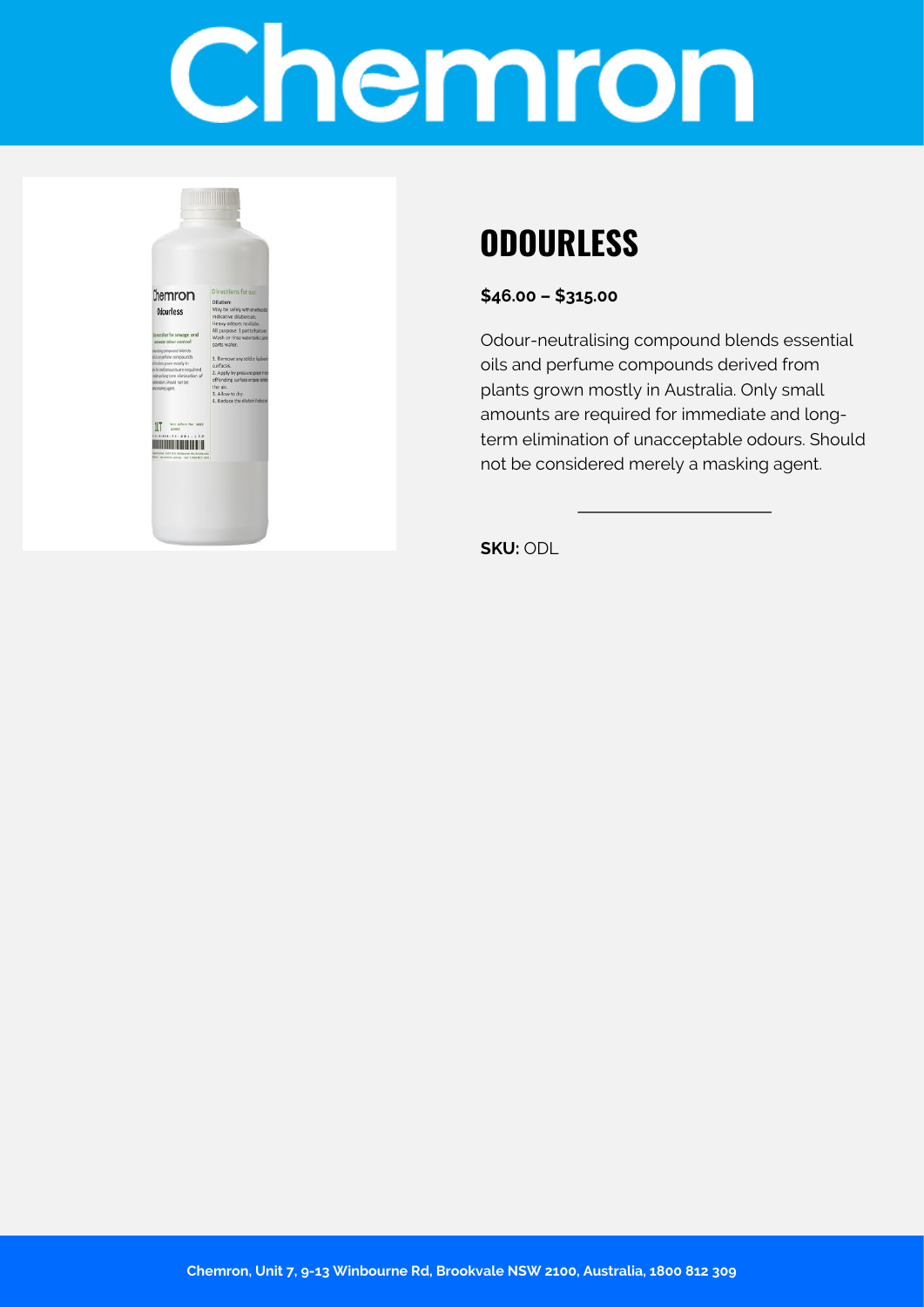# Chemron

## **VARIATIONS**

| Image                             | <b>SKU</b>              | <b>Price</b>                          | <b>Container Size</b> |
|-----------------------------------|-------------------------|---------------------------------------|-----------------------|
| hemror<br><b>MULLER 11</b>        | ODL-WU-0-006-FO-001-LTP | \$46.00 ex GST (\$50.60 inc<br>GST)   | 1LT                   |
| <u>le</u><br>Chemro               | ODL-WU-0-006-FO-005-LTP | \$129.00 ex GST (\$141.90 inc<br>GST) | 5LT                   |
| 11 I I I<br>Chemro<br><b>151T</b> | ODL-WU-0-006-FO-015-LTP | \$315.00 ex GST (\$346.50 inc<br>GST) | 15LT                  |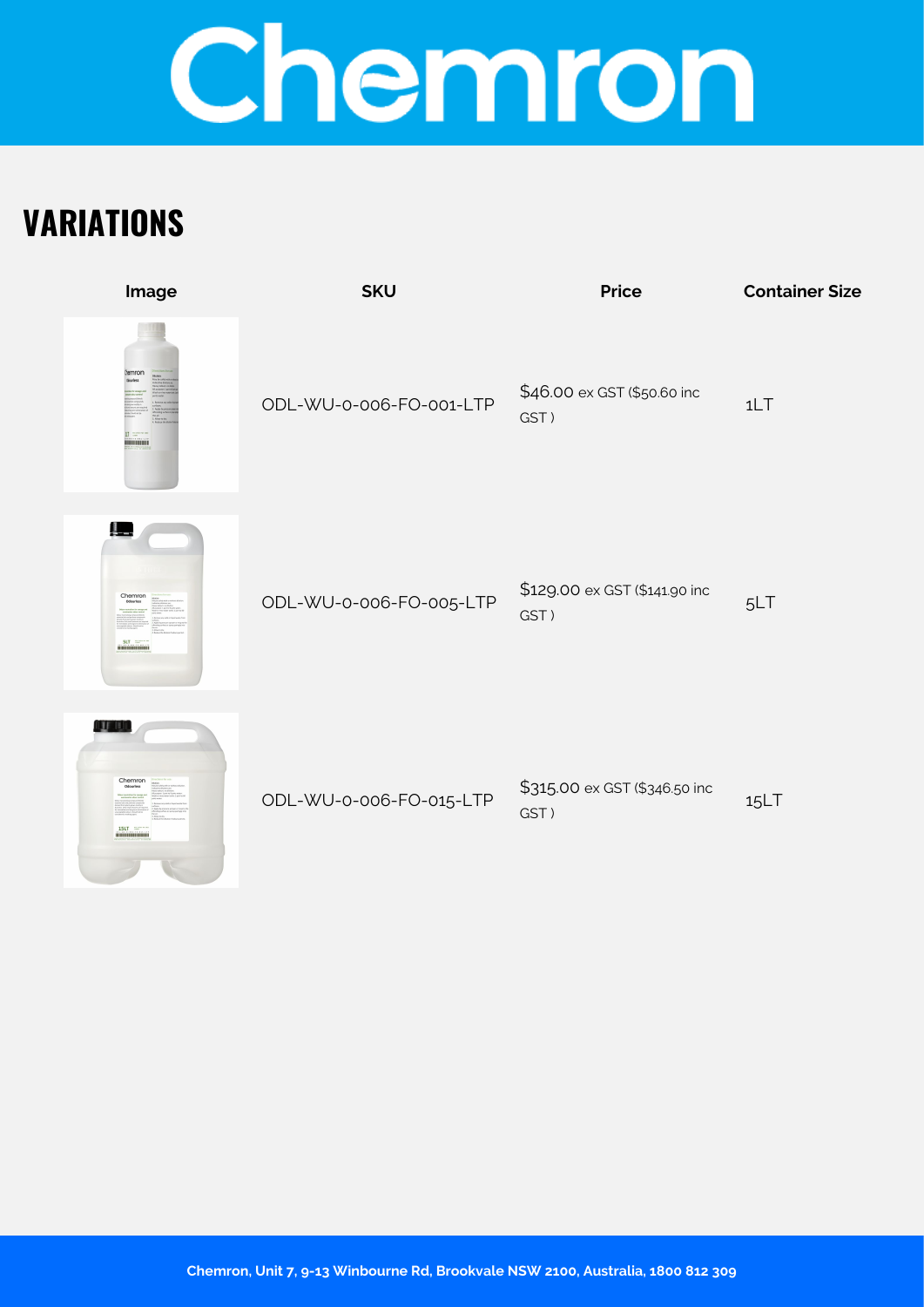

### **PRODUCT DESCRIPTION**

Odourless is an odour-neutralising blend of essential oils and various perfume compounds derived from plants mostly grown in Australia.

Odourless has been formulated to offer immediate and long-term elimination of unacceptable odours, by either destroying the odour or making it more acceptable. Despite having a pleasant fragrance, it should not be considered merely a masking agent.

Ideal for:

- Sewage and waste-water odour control
- Industrial odour removal
- Transport vehicles
- Animal odours
- Hospitals, schools, hotels, etc.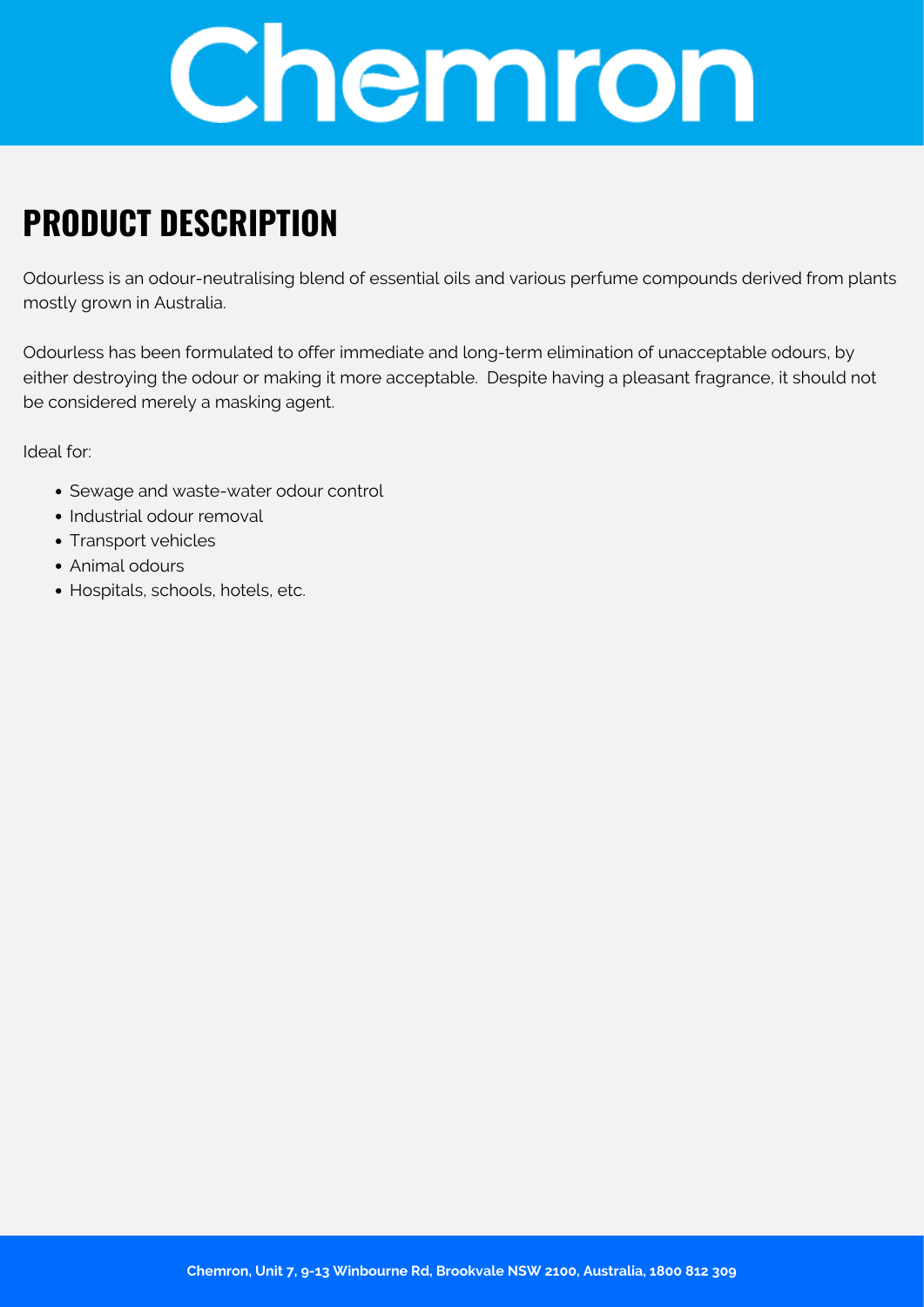

### **DIRECTIONS FOR USE**

Read the product SDS carefully before handling this product. **Dilution:**

- May be safely used without dilution and also can be diluted as necessary for any situation.
- Indicative dilutions are:- Heavy odours: No dilution.- All-purpose: 1 part to 9 parts water.- Wash or rinse water tanks: 1 part to 60 parts water.
- Remove any solid or liquid waste from surfaces.
- Apply by pressure sprayer or mop to the offending surface or spray sparingly into the air.
- Allow to dry.
- Decrease the dilution if odours persist.

**Note:-** See the Related Products tab.

#### **DOWNLOADS**

[ODL – Compliance Label](https://chemron.com.au/product-label/ODL - Compliance Label.pdf)